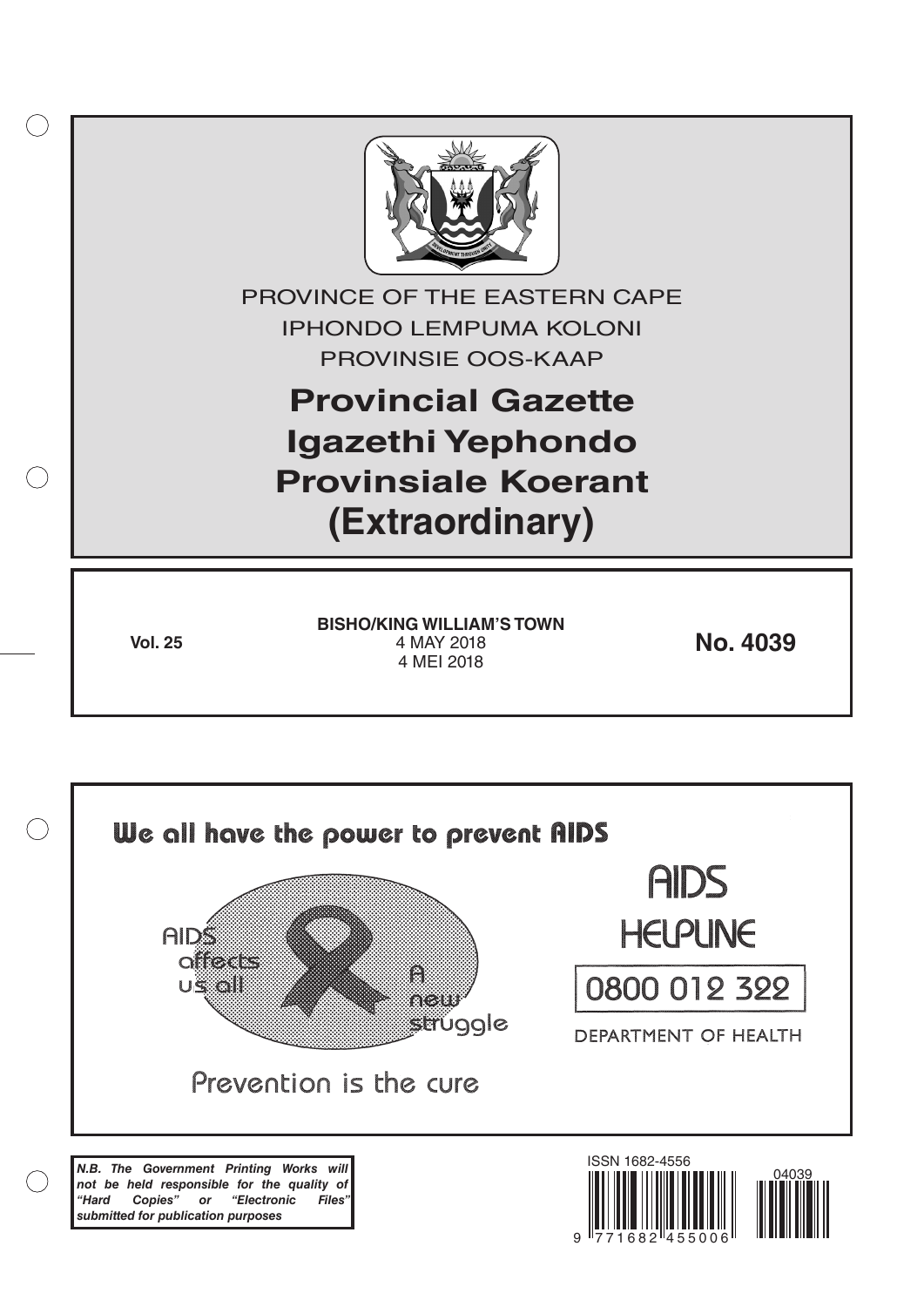# **IMPORTANT NOTICE:**

**The GovernmenT PrinTinG Works Will noT be held resPonsible for any errors ThaT miGhT occur due To The submission of incomPleTe / incorrecT / illeGible coPy.**

**no fuTure queries Will be handled in connecTion WiTh The above.**

## **CONTENTS**

|          |                                                                                                       | Gazette<br>No. | Page<br>No. |
|----------|-------------------------------------------------------------------------------------------------------|----------------|-------------|
|          | <b>LOCAL AUTHORITY NOTICES • PLAASLIKE OWERHEIDS KENNISGEWINGS</b>                                    |                |             |
| 75<br>76 | Eastern Cape Liquor Act (10/2003): Notice of lodgement of applications for transfer of certificate of | 4039           |             |
|          |                                                                                                       | 4039           |             |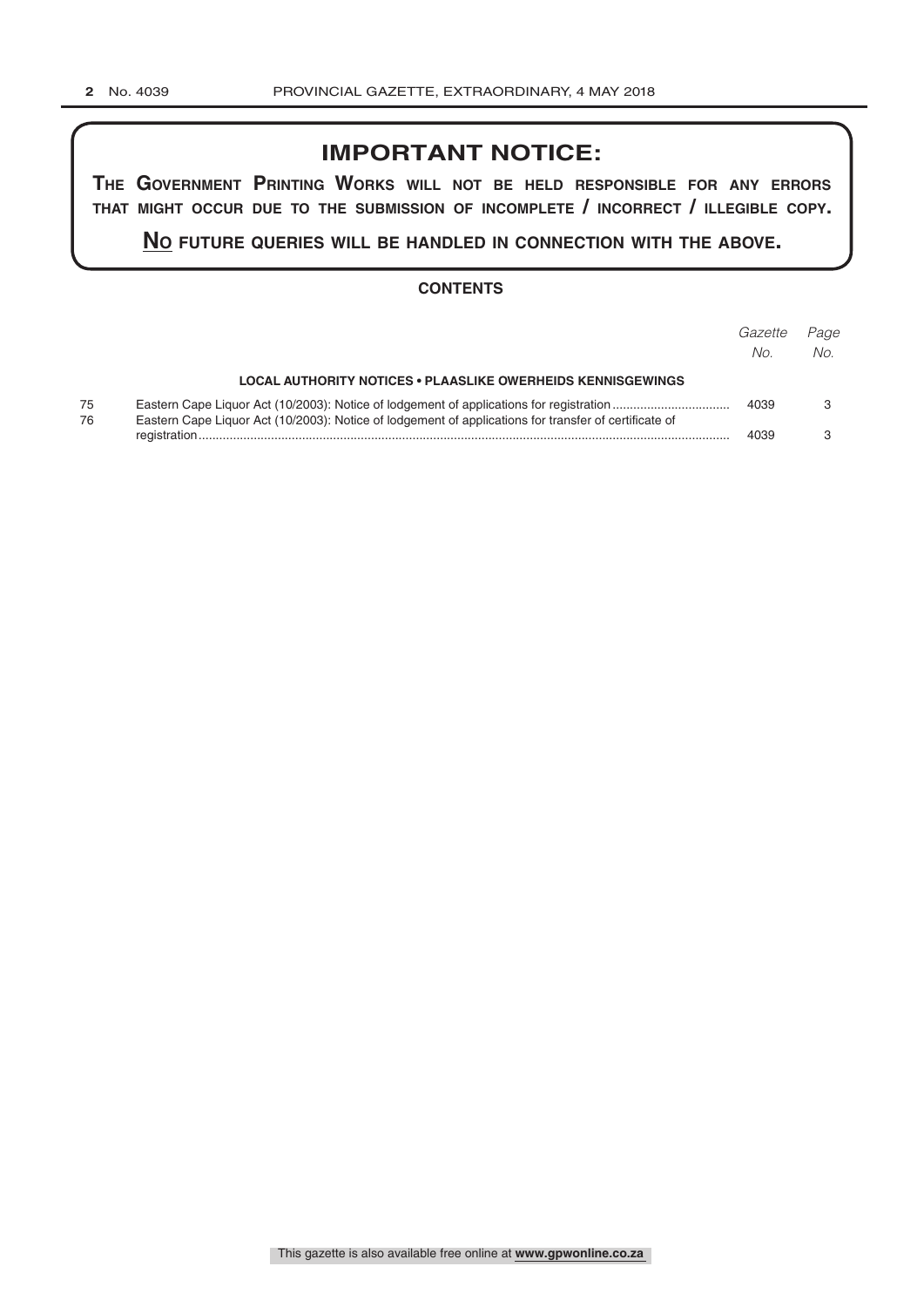# Local Authority Notices • Plaaslike Owerheids Kennisgewings

## **LOCAL AUTHORITY NOTICE 75 OF 2018**

1. CM3 [Reg 4 (1)

EASTERN CAPE LIQUOR ACT, 2003 (Act No. 10 of 2003) NOTICE OF LODGEMENT OF APPLICATIONS FOR REGISTRATION

Notice is hereby given that the applications for registration, particulars of which appear in the Schedule hereunder, have been lodged with the Board.<br>Interested parties may, free of charge, inspect any application which a this notice, lodge with the Board written representations in support of, or written objections. LERATO RADIKOANYANA EASTERN CAPE LIQUOR BOARD 03 May 2018 SCHEDULE

| <b>Application Number</b> |                   |                                                   |                                     |                                 |                                                                                                                 |  |
|---------------------------|-------------------|---------------------------------------------------|-------------------------------------|---------------------------------|-----------------------------------------------------------------------------------------------------------------|--|
|                           |                   | Name and number of<br>Ward                        | Kind of registration<br>applied for | Kind of<br>liguor to be<br>sold | Name under which business is to be<br>conducted and particulars of the erf.<br>street or farm                   |  |
|                           | REF2010/088778/23 | Ward 9 Kouga Municipality                         | Off Consumption                     | All kinds                       | CSR Liquors, Corner Of Mettlerkamp And<br>Main Street, Hankey, 6350                                             |  |
| 2.                        | REF2011/031658/23 | Ward 33 Enoch Mgilima<br>Local Municipality       | On and Off<br>Consumption           | All kinds                       | Rhino Inn Pub, Erf 2257 / 2258, No. 3 Grey<br>Street, Tarkastad, 5370                                           |  |
| 3.                        | REF1999/027225/07 | Ward 50 Buffalo City<br>Metropolitan Municipality | Off Consumption                     | All kinds                       | OK Liquor, Portion 35 Of Farm 809, East<br>Coast Resorts Road, East London, 5201                                |  |
| 4.                        | REF2018/230212/07 | Ward 50 Buffalo City<br>Metropolitan Municipality | On and Off<br>Consumption           | All kinds                       | Vegas, Farm 348, Btakfontein, East London.<br>5201                                                              |  |
| 5.                        | REF2015/057776/07 | Sarah Baartman Local<br>Municipality              | Special Event                       | All kinds                       | 040 Hiring (Pty) Limited, Erf 6009, No. 18 D<br>African Street, Grahamstown, 6139                               |  |
| 6.                        |                   | Sundays River Valley                              |                                     | All kinds                       | The Kirkwood Wildsfees, Grounds Of The<br>Kirkwood High School, Whytes Road,<br>Portion 414 Of Portion 52, Farm |  |
|                           | REF2005/040479/08 | Local Municipality                                | Special Event                       |                                 | Strathsomers No. 42, Kirkwood, 6120                                                                             |  |

### **LOCAL AUTHORITY NOTICE 76 OF 2018**

FORM 9 Reg 11 (1)]

#### EASTERN CAPE LIQUOR ACT, 2003 (Act No. 10 of 2003)

### NOTICE OF LODGEMENT OF APPLICATIONS FOR TRANSFER OF CERTIFICATE OF REGISTRATION

Notice is hereby given that the applications for transfer of certificates of registration, particulars of which appear in the Schedule hereunder, have been lodged with the Board.

Interested parties may, free of charge, inspect any application which appears in the Schedule hereunder and may within twenty one days of this notice, lodge with the Board written representations in support of, or written objections.

LERATO RADIKOANYANA EASTERN CAPE LIQUOR BOARD 03 May 2018

#### **SCHEDULE**

| <b>Application Number</b> |                   | Name and number<br>of Ward                     | Particulars of certificate of<br>registration             | Particulars of holder of<br>certificate of registration | Particulars of<br>prospective holder of<br>certificate of registration |
|---------------------------|-------------------|------------------------------------------------|-----------------------------------------------------------|---------------------------------------------------------|------------------------------------------------------------------------|
|                           | ECP01827/03026/ON | Ward 4 Raymond<br>Mhiaba Local<br>Municipality | Nina's<br>Deli.<br>-24<br>Main<br>Road.<br>Hogsback, 5721 | Polarflip CC Trading                                    | Suzanne Hayley Kleintjes                                               |